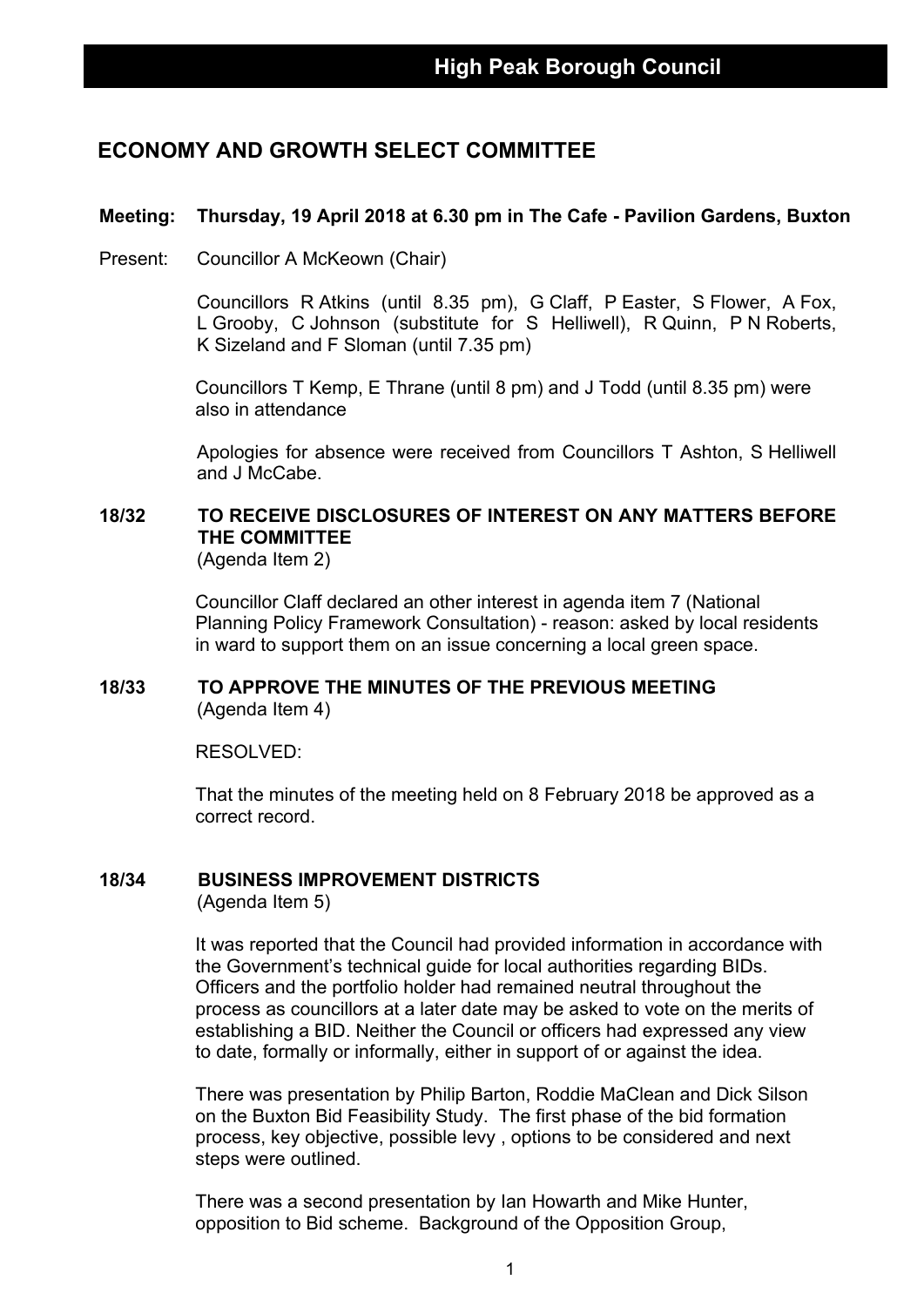experiences elsewhere, criteria for any bid, feasibility study funding, expectations and the tendering and voting process were outlined.

Issues raised included:

- Bid concept and feasibility study rather than a proposal.
- Any bid possibly expecting to raise £1m over 5 years, based on Rateable Value and voluntary contributions.

- Different total Rateable Values and areas included..
- Services already provided, potential effect and protecting.
- Cost of funding administration.
- Meeting to identify Task Force.
- Bid company limited by guarantee to deliver the BID plan.
- Council contribution.
- Possible future Council decision.

#### RESOLVED:

- 1. That the presentation be received with thanks.
- 2. That the report be noted.

#### **18/35 SKILLS - PRESENTATION BY LINDSAY ALLEN D2N2 LEP** (Agenda Item 6)

Lindsay Wetton, Senior Programme Manager, gave an update on the D2N2 Local Enterprise Partnership and Growth Hub. Reviewing the Strategic Economic Plan, Local Growth Fund, economy overview, growth projections and skills were outlined.

RESOLVED:

That the presentation be received with thanks.

#### **18/36 NATIONAL PLANNING POLICY FRAMEWORK CONSULTATION** (Agenda Item 7)

Consideration was given to proposals in the draft National Planning Policy Framework and recommendations regarding responding to the consultation.

Issues raised included protecting the greenbelt and the need for affordable housing, standard methodology and development obligations being met.

RESOLVED:

That the proposals in the draft National Planning Policy Framework be noted and the Local Government Association be worked with to submit a joint response (Option 1 in Section 5 of the report), including the issues raised above.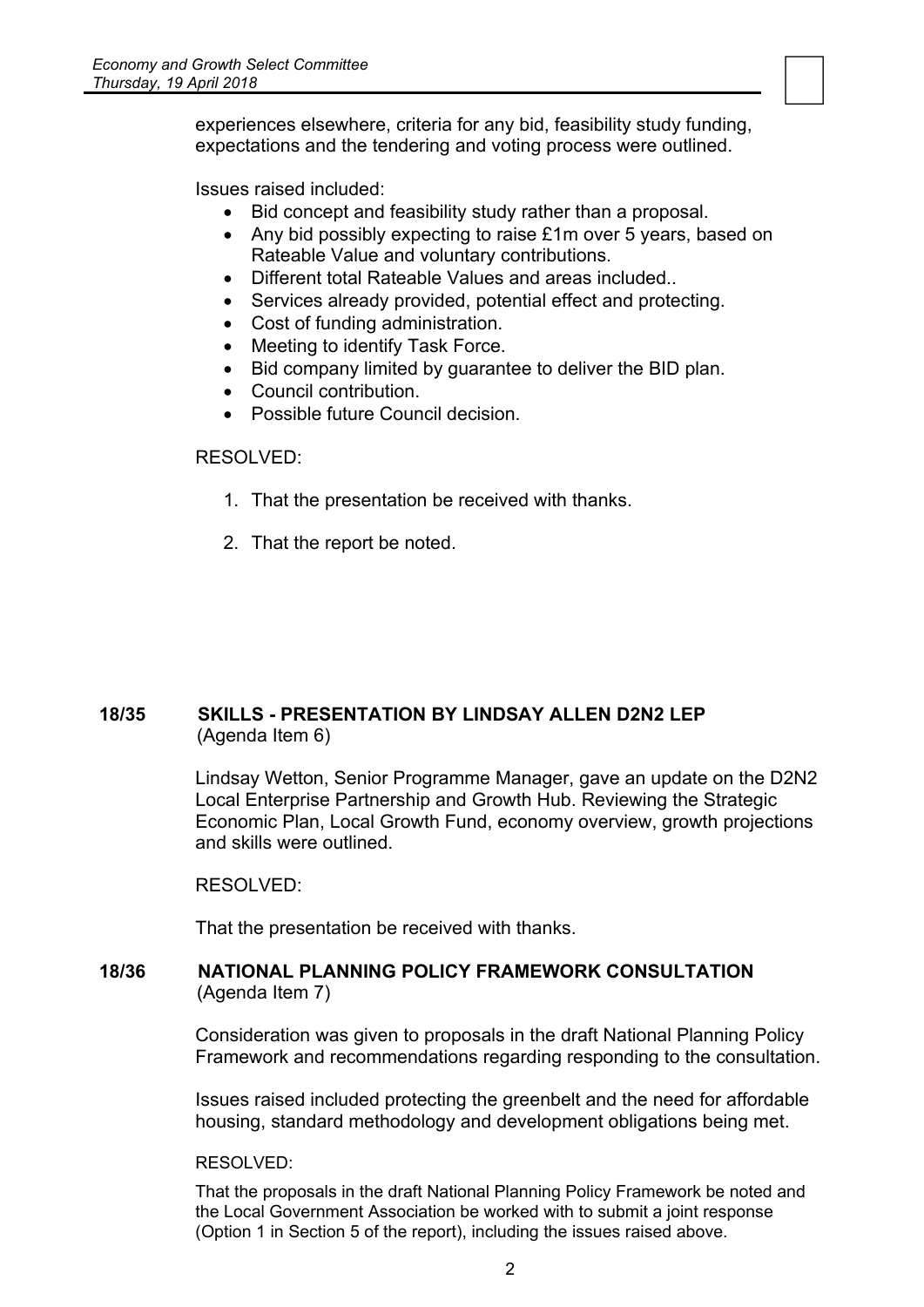# **18/37 GROWTH AND PLANNING - PRESENTATION**

(Agenda Item 8)

There was a presentation by Ben Haywood, Operations Manager – Development Services, on growth and planning. Local plan housing requirements, completions, accelerated delivery, Open for Business approach, process changes and improvements negotiated were outlined. Discussion took place on balancing the needs of residents and those of businesses.

RESOLVED:

That the presentation be received with thanks.

#### **18/38 GATEWAY IMPROVEMENT PROGRAMME**

(Agenda Item 9)

Consideration was given to a Gateway Improvements Programme to act as a catalyst to the development of strategically important "Gateway Zones" at the Fairfield to Station Road corridor in Buxton and the A57 western entrance to Glossop.

Discussion took place on:

- Screening at Buxton
- Delivery
- A628 works in Glossop improving the chance of development
- Exploring options
- Updating bus stops including providing seating at the stop on the way out of Buxton
- Heritage Lottery Fund
- Working with landlords and the Landlord Accreditation Scheme

RESOLVED:

That the Executive be recommended to:

- (a) Authorise officers to establish a Gateway Improvements Programme as set out in the report with an initial focus on the Fairfield to Station Road corridor in Buxton and the A57 western entrance to Glossop;
- (b) Authorise officers to work on two early projects as part of the programme and subject to further details being brought back to the Executive as follows:
	- i. Proposals aimed at improving the front appearance of properties along the west side of Fairfield Road Buxton via a targeted grant scheme and improvements to front forecourt gardens
	- ii. Prepare proposals to improve the site and area around the former Spread Eagle Public House (Riverside Inn) at